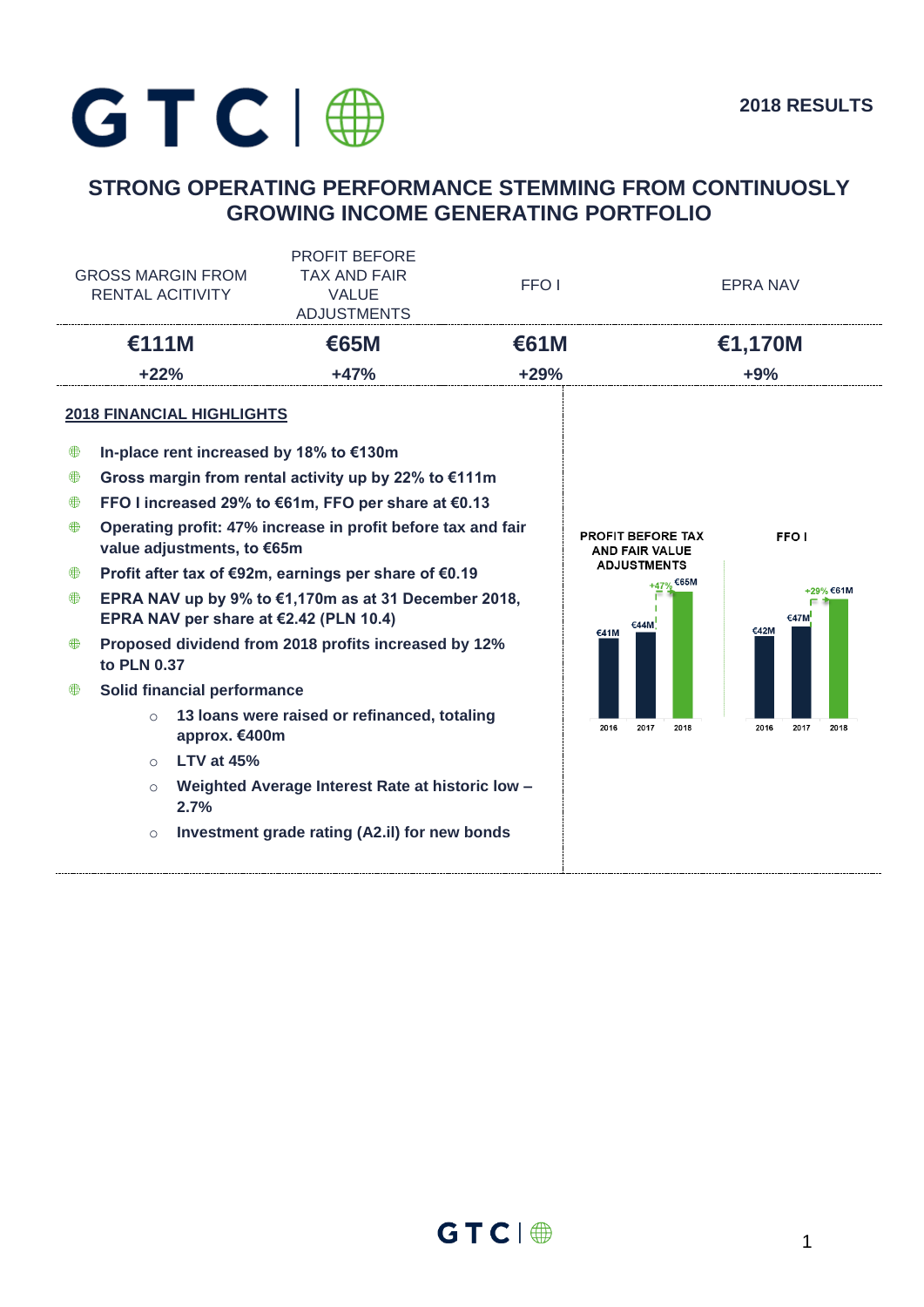## **2018 PORTFOLIO HIGHLIGHTS**

- **Completion of Green Heart office buildings, Belgrade (21,600 sq m) and GTC White House office building, Budapest (21,500 sq m)**
- **Acquisition of Mall of Sofia (32,700 sq m)**
- **188,700 sq m of newly leased or released space (43% more than in 2017)**
- ⊕ **Occupancy kept high at 94%**
- **Construction of 8 office and retail properties (113,000 sq m) commenced in 2018 and will be completed in 2019- 2020. Upon completion and stabilization they shall increase the in-place rent by almost €25m**
- **Another 7 properties planned to commence construction during 2019-2020**



*Solid development activity and more "value add" acquisitions during 2018 secures further growth of GTC's portfolio and its value appreciation. Our asset management and leasing teams could conclude ca. 190,000 sq m lease agreements during the year, confirming the quality of GTC's office and retail portfolio. –* **commented Thomas Kurzmann, CEO.** *Significantly improved FFO and other key economic parameters allow us to recommend a dividend of PLN 0.37, an increase of 12% over the dividend of 2017. We are looking forward to completing almost 80,000 sq m of office and retail space during 2019 and this will further improve our in place rent by 15%. GTC is well-prepared*  for 2019 and beyond, to deliver superior value appreciation to its stakeholders. **– added Thomas Kurzmann.** 

# **OPERATING ACHIEVEMENTS**

**Offices: Completions and strong leasing activity:**

- Completion and lease of new offices
	- o **Green Heart**, Belgrade (21,600 sq m) redevelopment completed in March 2018, 81% leased
		- o **GTC White House**, Budapest (21,500 sq m) completed in June 2018, now 100% leased
- **157,300 sq m** of lettings and renewals
	- o 62% more than in 2017
	- o Strong leasing activity in each country
	- o Occupancy at 93% despite new completions
- ⊕ Sustainability as priority
	- o Platinum LEED for **GTC White House**
	- o BREEAM excellent for **Francuska Office Centre**
	- o **69%** offices with green certificates
	- o **19%** offices under certification
- Committed **supply of high quality space** in 2019
	- o **Green Heart** (2 buildings), Belgrade
	- o **Advance Business Centre I**, Sofia
	- o **Matrix A**, Zagreb

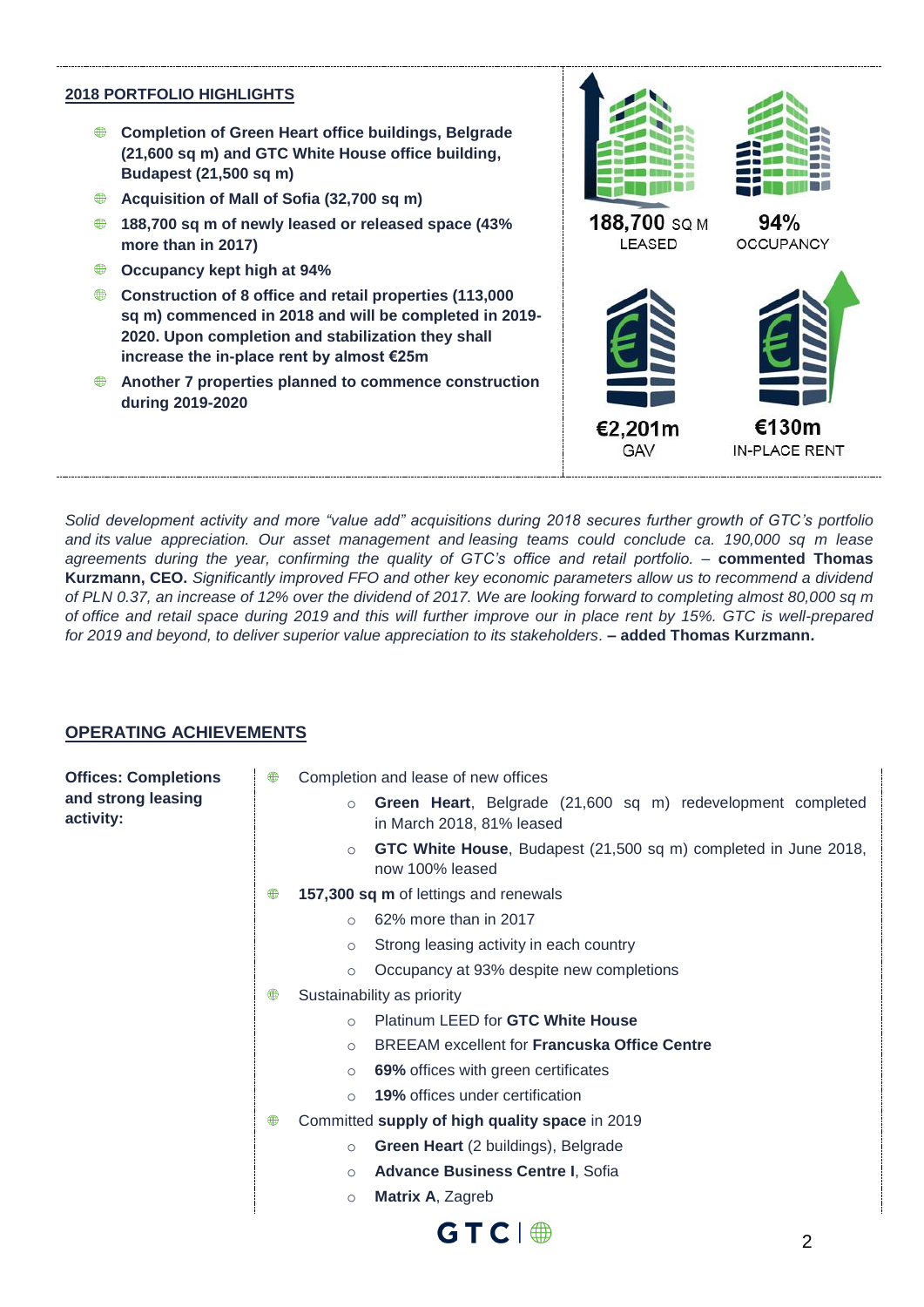| <b>Retail: Operational</b>    | ⊕ | Acquisition of Mall of Sofia                                                                                                                                                                                                                                                                                                                                                                                                                                                                           |
|-------------------------------|---|--------------------------------------------------------------------------------------------------------------------------------------------------------------------------------------------------------------------------------------------------------------------------------------------------------------------------------------------------------------------------------------------------------------------------------------------------------------------------------------------------------|
| outperformance:               |   | 22,400 sq m of retail and 10,300 of office space<br>$\circ$                                                                                                                                                                                                                                                                                                                                                                                                                                            |
|                               |   | In-place rent of €8m<br>$\circ$                                                                                                                                                                                                                                                                                                                                                                                                                                                                        |
|                               | ₩ | Leasing activity of 31,400 sq m                                                                                                                                                                                                                                                                                                                                                                                                                                                                        |
|                               |   | Driven by pre-lease of Ada Mall to 91%<br>$\circ$                                                                                                                                                                                                                                                                                                                                                                                                                                                      |
|                               | ₩ | Operational outperformance                                                                                                                                                                                                                                                                                                                                                                                                                                                                             |
|                               |   | Mall of Sofia: in only 5 months since acquisition improved turnover<br>$\circ$<br>by 12%, investment in repositioning in combination with reinforced<br>and focused marketing activities will increase further the turnover<br>and open room for increased rents                                                                                                                                                                                                                                       |
|                               |   | Avenue Mall Zagreb: active renewal negotiations with major anchor<br>$\circ$<br>tenants prove the sustainability of the mall                                                                                                                                                                                                                                                                                                                                                                           |
|                               |   | Galeria Jurajska: increased footfall despite more closed Sundays<br>$\circ$<br>and strong increase in turnover paired with full occupancy will result<br>in further rent increase in 2019                                                                                                                                                                                                                                                                                                              |
|                               |   | Galeria Północna: steadily increasing loyal customer base triggers a<br>$\circ$<br>strong average year on year turnover increase of 20% for the last 3<br>months to February 2019. New openings will further increase the<br>attractiveness of the mall                                                                                                                                                                                                                                                |
|                               | ⊕ | Well positioned in current markets                                                                                                                                                                                                                                                                                                                                                                                                                                                                     |
|                               |   | <b>Occupancy of 95%</b><br>$\circ$                                                                                                                                                                                                                                                                                                                                                                                                                                                                     |
|                               | ₩ | Committed supply of high quality space in 2019                                                                                                                                                                                                                                                                                                                                                                                                                                                         |
|                               |   | Ada Mall, Belgrade<br>$\circ$                                                                                                                                                                                                                                                                                                                                                                                                                                                                          |
| <b>FINANCIALS</b>             |   |                                                                                                                                                                                                                                                                                                                                                                                                                                                                                                        |
| <b>Rental and service</b>     | ⊕ | Increased strongly to €149m from €123m in 2017                                                                                                                                                                                                                                                                                                                                                                                                                                                         |
| <b>revenues</b>               |   | Reflects improvement in rental revenue through completion and leasing of FortyOne<br>III, Galeria Północna, Artico, which were completed in the second half of 2017 as well<br>as GTC White House which was completed in Q2 2018. These buildings contributed<br>€16m to the recurring rental income. Additionally, the acquired in Q3 2017, Cascade<br>Office Building, Belgrade Business Center and Mall of Sofia, which was acquired<br>in Q2 2018, contributed €9m to the recurring rental income. |
| <b>Gross margin from</b>      | ⊕ | Increased €112m from €92m in 2017                                                                                                                                                                                                                                                                                                                                                                                                                                                                      |
| operations                    |   | Reflects mostly newly completed and acquired properties partially offset by sale<br>of non-core assets.                                                                                                                                                                                                                                                                                                                                                                                                |
| Net profit from               | ₩ | Amounted to €40m as compared to €149m in2017                                                                                                                                                                                                                                                                                                                                                                                                                                                           |
| revaluation and<br>impairment |   | Main contributors to the revaluation gain were assets under construction: Ada Mall,<br>White House, Green Heart and Advance Business Center as well as Galeria<br>Jurajska.                                                                                                                                                                                                                                                                                                                            |
| <b>Financial expenses</b>     |   | Average interest rate down to 2.7% thanks to refinancing activity and hedging<br>strategy. Financial expenses remain stable at €30m despite an increase in loan<br>portfolio                                                                                                                                                                                                                                                                                                                           |
| <b>Provision for Tax</b>      | ₩ | <b>Provision for tax amounted to €14m</b> as compared to €32m of tax benefit in 2017                                                                                                                                                                                                                                                                                                                                                                                                                   |
|                               |   | Taxation consist of €6m of current tax expenses and €7m of deferred tax expenses.                                                                                                                                                                                                                                                                                                                                                                                                                      |

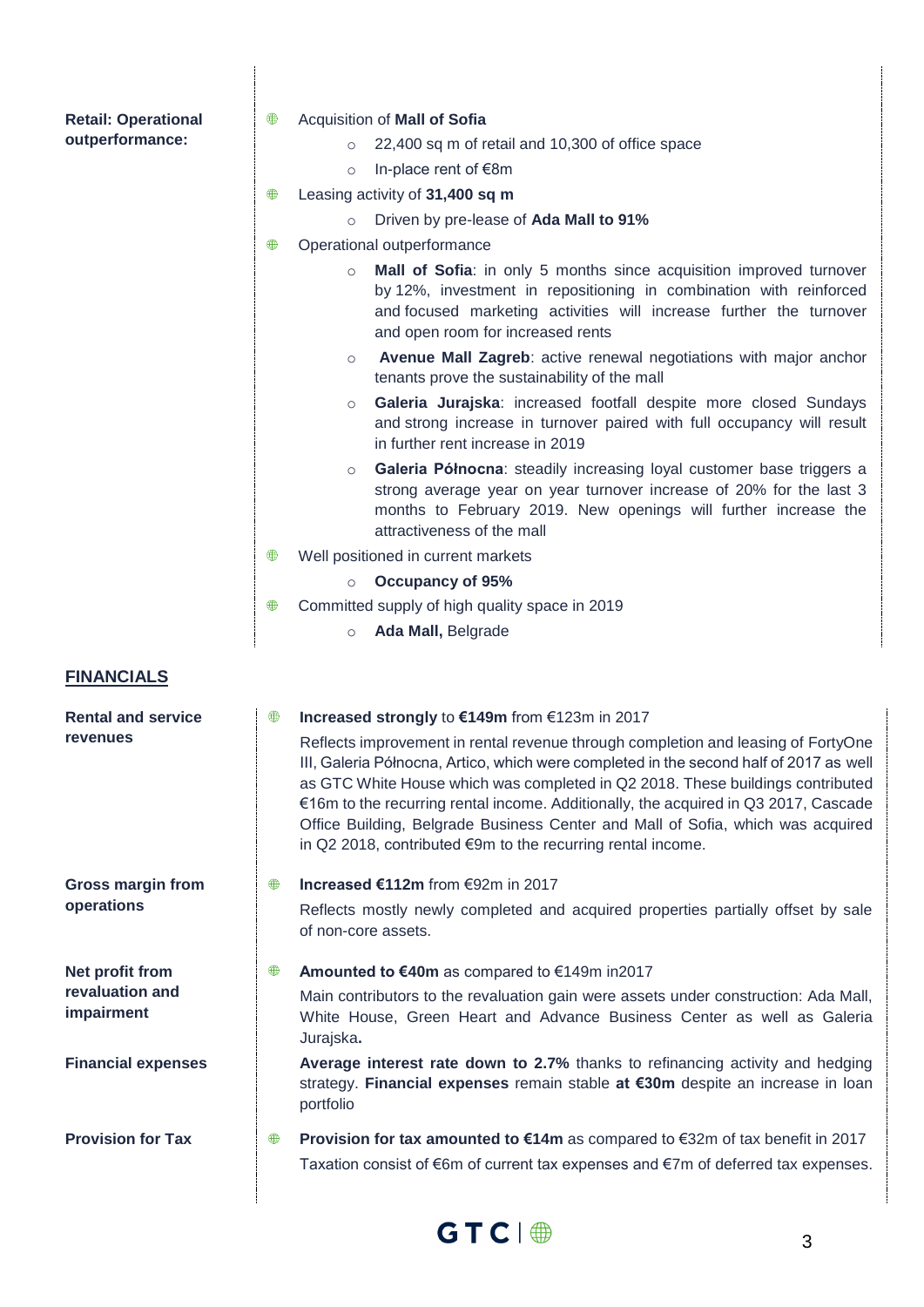| <b>Net profit</b>                       | ⊕ | Profit before tax and fair value adjustments improved significantly by 47%<br>to €65m reflecting strong operating performance and operational excellence The net<br>profit amounted to €92m. |
|-----------------------------------------|---|----------------------------------------------------------------------------------------------------------------------------------------------------------------------------------------------|
| <b>Funds From Operations</b><br>(FFO I) | ₩ | At €61m compared to €47m in 2017, supporting proposed dividend of PLN 0.37<br>per share which is ca. 67% of the FFO I.                                                                       |
| <b>GAV</b>                              | ⊕ | At €2,201m as of 31 December 2018 (€1,955m as of 31 December 2017) thanks<br>to acquisition of assets, investment in assets under construction and revaluation<br>gains                      |
| <b>EPRA NAV / share</b>                 | ₩ | Up by 6% to $\epsilon$ 2.42 from $\epsilon$ 2.28 on 31 December 2017                                                                                                                         |
|                                         |   | Corresponding to EPRA NAV of $\epsilon$ 1,170m compared to $\epsilon$ 1,073m as of 31 December<br>2017.                                                                                      |
| <b>Total bank debt and</b>              | ⊕ | At €1,112m compared to $€1,031m$ as of 31 December 2017                                                                                                                                      |
| financial liabilities                   | ⊕ | Weighted average debt maturity of 3.9 years and average cost of debt of 2.7%<br>p.a.                                                                                                         |
|                                         | ⊕ | <b>LTV at 45%</b> (42% on 31 December 2017)                                                                                                                                                  |
|                                         | ⊕ | Interest coverage ratio at 4.0x (3.5x on 31 December 2017)                                                                                                                                   |
| Cash                                    | ⊕ | Cash balance of €80m as of 31 December 2018                                                                                                                                                  |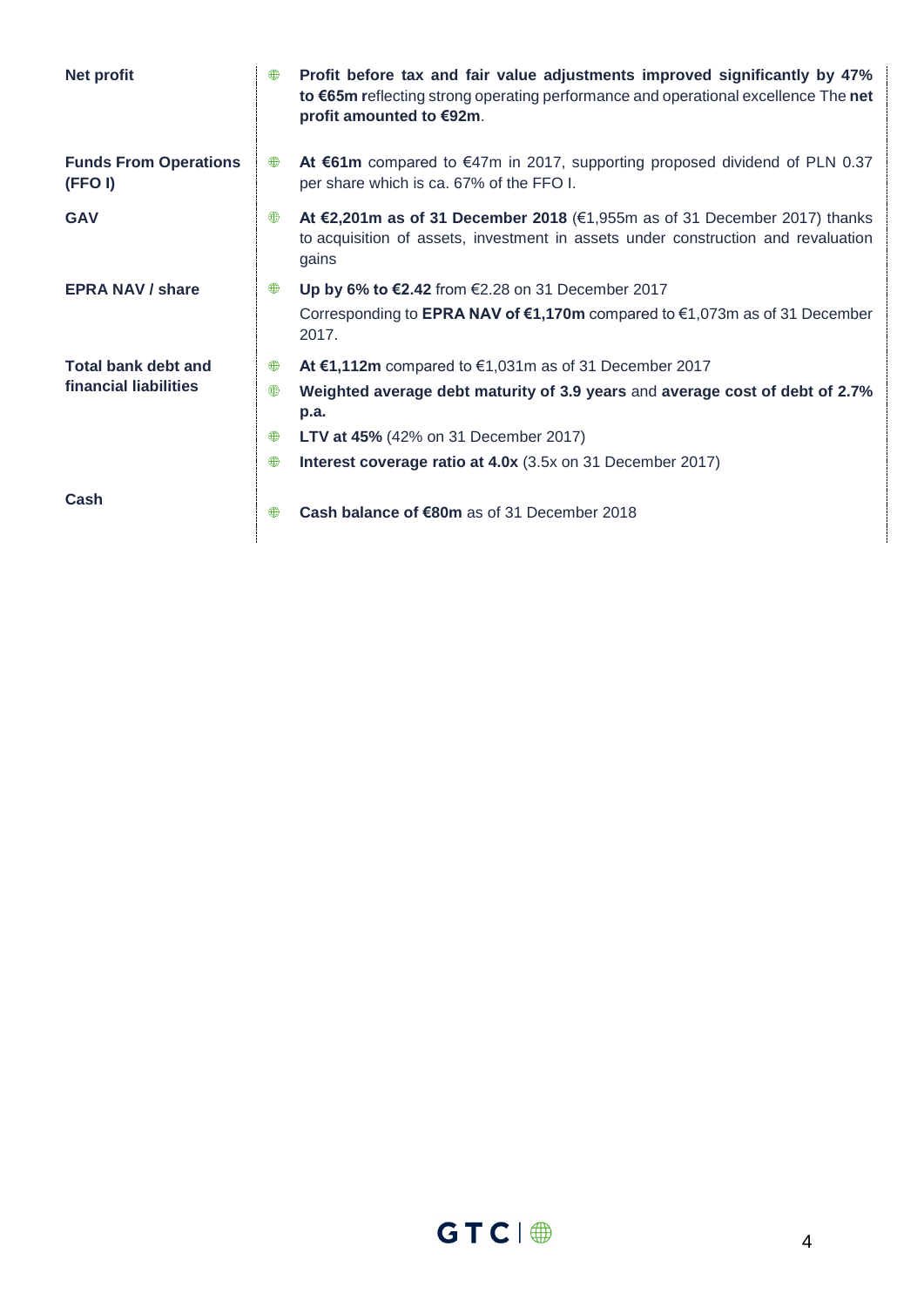### Annex 1 Consolidated Statement of Financial Position as at 31 December 2018 (in thousands of euro)

|                                                  | 31 December 2018 | 31 December 2017 |
|--------------------------------------------------|------------------|------------------|
| <b>ASSETS</b>                                    |                  |                  |
| <b>Non-current assets</b>                        |                  |                  |
| Investment property                              | 1,981,961        | 1,797,583        |
| Investment property landbank                     | 131,107          | 139,258          |
| Residential landbank                             | 12,698           | 12,698           |
| Investment in associates and joint ventures      |                  | 1,303            |
| Property, plant and equipment                    | 6,712            | 6,847            |
| Deferred tax asset                               | 52               |                  |
| Other non-current assets                         | 129              | 86               |
|                                                  | 2,132,659        | 1,957,775        |
| Loan granted to non-controlling interest partner | 10,282           |                  |
| <b>Total non-current assets</b>                  | 2,142,941        | 1,957,775        |
| Assets held for sale                             | 76,196           | 4,336            |
| <b>Current assets</b>                            |                  |                  |
| Residential inventory                            |                  | 3,755            |
| Accounts receivables                             | 4,449            | 4,367            |
| Receivables related to expropriation of land     | 4,917            |                  |
| Accrued income                                   | 1,066            | 1,093            |
| VAT receivable                                   | 5,156            | 6,618            |
| Income tax receivable                            | 1,233            | 619              |
| Prepayments and deferred expenses                | 1,401            | 1,767            |
| Escrow account                                   |                  | 777              |
| Short-term deposits                              | 39,109           | 52,756           |
| Cash and cash equivalents                        | 80,456           | 148,746          |
|                                                  | 137,787          | 220,498          |
| <b>TOTAL ASSETS</b>                              | 2,356,924        | 2,182,609        |
|                                                  |                  |                  |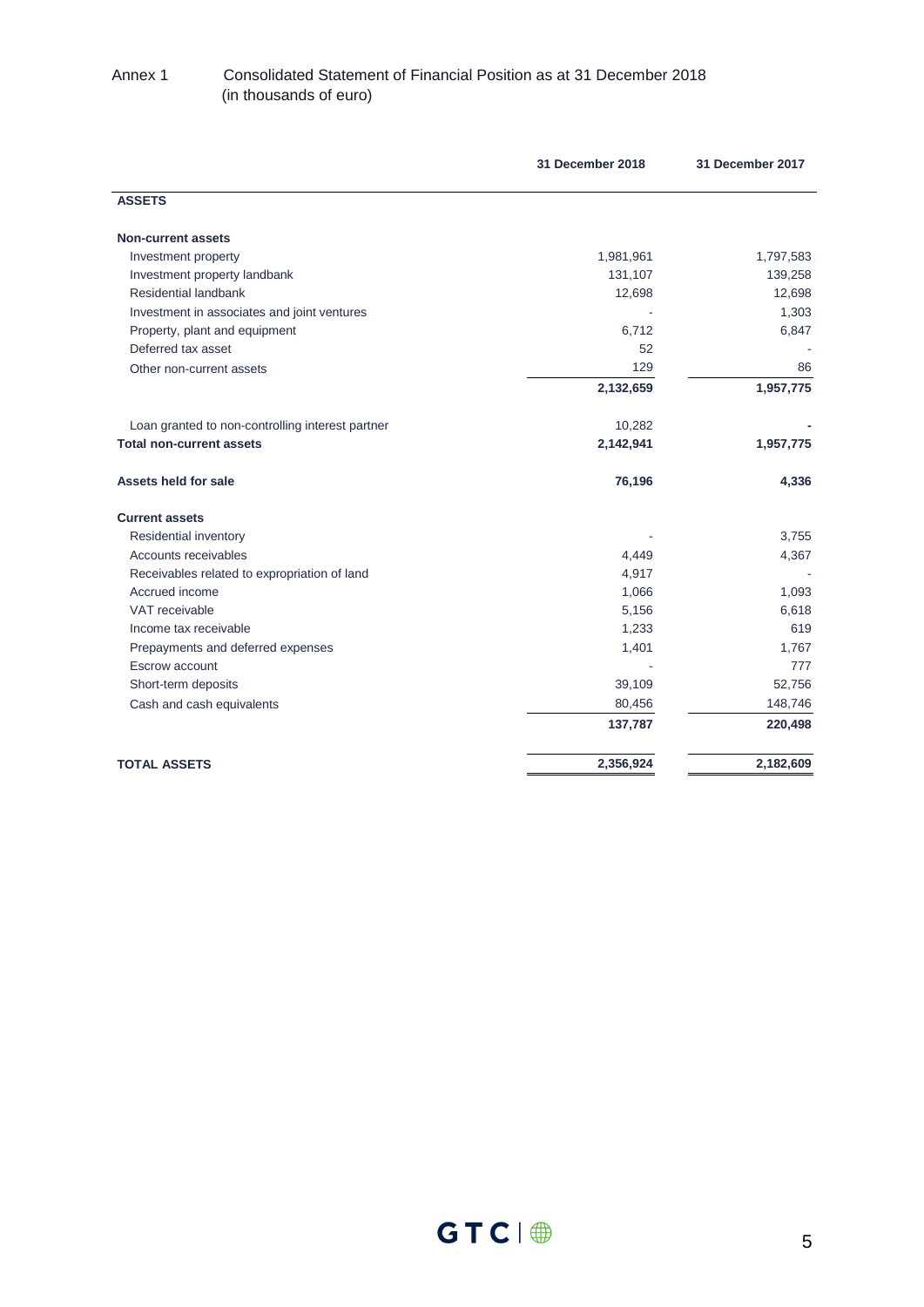### Annex 1 Consolidated Statement of Financial Position as at 31 December 2018 (cont.) (in thousands of euro)

|                                                      | 31 December<br>2018 | 31 December 2017 |
|------------------------------------------------------|---------------------|------------------|
| <b>EQUITY AND LIABILITIES</b>                        |                     |                  |
| Equity attributable to equity holders of the Company |                     |                  |
| Share capital                                        | 10,960              | 10,651           |
| Share premium                                        | 546,711             | 520,504          |
| Capital reserve                                      | (36, 054)           | (36,054)         |
| Hedge reserve                                        | (4, 542)            | (2,365)          |
| Foreign currency translation                         | 1,680               | 2,323            |
| Accumulated profit                                   | 496,996             | 441,977          |
|                                                      | 1,015,751           | 937,036          |
| Non-controlling interest                             | 5,044               | 4,226            |
| <b>Total Equity</b>                                  | 1,020,795           | 941,262          |
| <b>Non-current liabilities</b>                       |                     |                  |
| Long-term portion of long-term borrowing             | 993,453             | 907,704          |
| Deposits from tenants                                | 10,375              | 8,960            |
| Long term payable                                    | 3,045               | 2,621            |
| Provision for share based payment                    | 4,533               | 5,744            |
| <b>Derivatives</b>                                   | 3,736               | 1,360            |
| Provision for deferred tax liability                 | 139,120             | 125,827          |
|                                                      | 1,154,262           | 1,052,216        |
| <b>Current liabilities</b>                           |                     |                  |
| Investment and trade payables and provisions         | 50,499              | 50,505           |
| Current portion of long-term borrowing               | 121,894             | 126,381          |
| VAT and other taxes payable                          | 1,636               | 1,516            |
| Income tax payable                                   | 1,114               | 1,843            |
| <b>Derivatives</b>                                   | 1,887               | 2,035            |
| Advances received                                    | 4,837               | 6,851            |
|                                                      | 181,867             | 189,131          |
| <b>TOTAL EQUITY AND LIABILITIES</b>                  | 2,356,924           | 2,182,609        |
|                                                      |                     |                  |

 $GTC \parallel \bigoplus$  6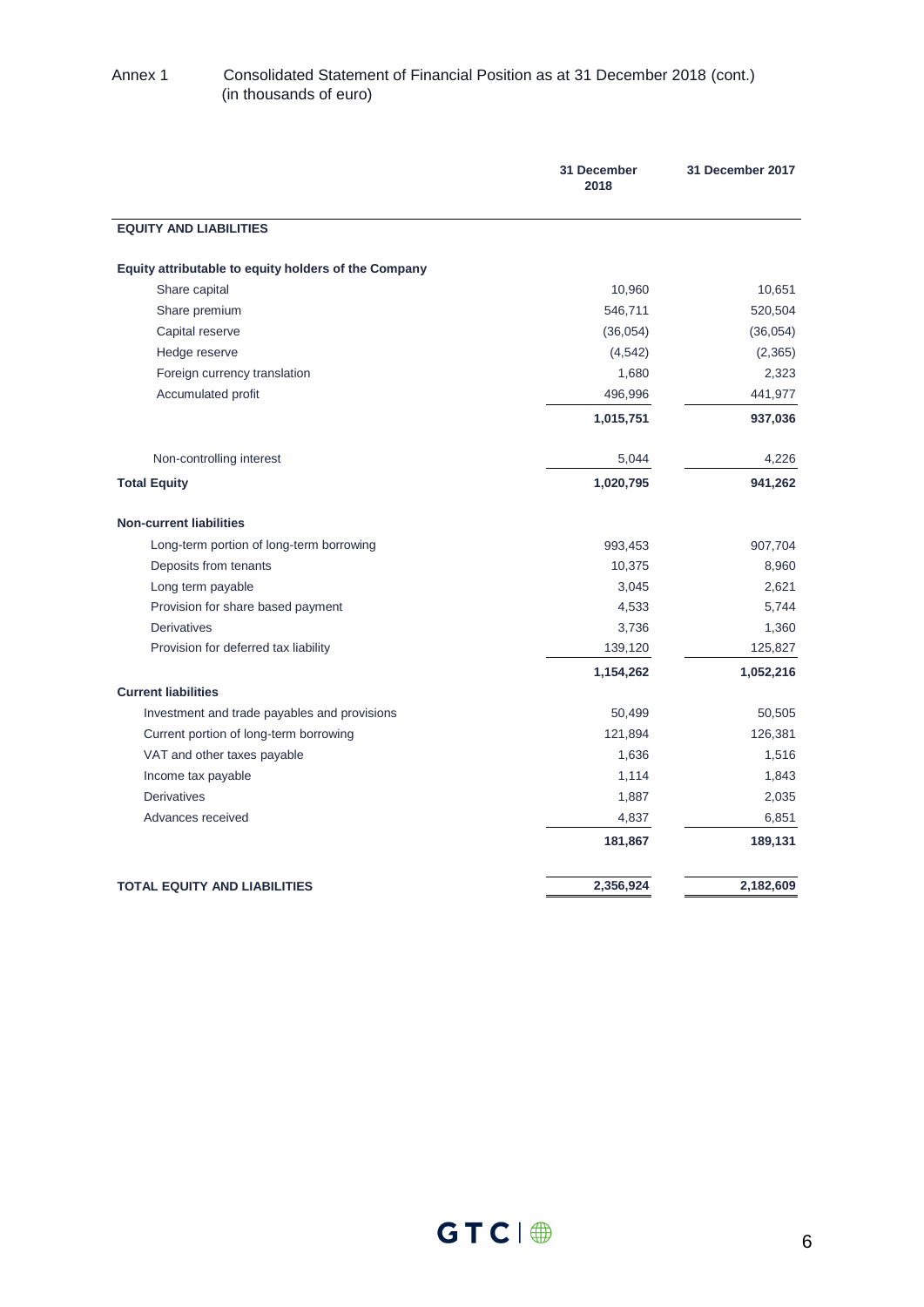### Annex 2 Consolidated Income Statement for the year ended 31 December 2018 (in thousands of euro)

|                                                                                     | <b>Year ended</b><br>31 December 2018 | Year ended<br>31 December 2017 |
|-------------------------------------------------------------------------------------|---------------------------------------|--------------------------------|
| Rental revenue                                                                      | 110,530                               | 91,084                         |
| Service charge revenue                                                              | 38,853                                | 31,525                         |
| Residential revenue                                                                 | 4,578                                 | 6,128                          |
| Service charge costs                                                                | (38, 510)                             | (32,081)                       |
| <b>Residential costs</b>                                                            | (3,868)                               | (4, 515)                       |
| Gross margin from operations                                                        | 111,583                               | 92,141                         |
| Selling expenses                                                                    | (2, 148)                              | (2, 111)                       |
| Administration expenses                                                             | (10, 236)                             | (15, 242)                      |
| Profit from revaluation/ impairment of assets                                       | 40,125                                | 148,562                        |
| Other income                                                                        | 1,567                                 | 1,484                          |
| Other expenses                                                                      | (4,885)                               | (2,806)                        |
| Profit/(Loss) from continuing operations before tax<br>and finance income / expense | 136,006                               | 222,028                        |
| Foreign exchange differences gain/(loss), net                                       | (240)                                 | (4,906)                        |
| Finance income                                                                      | 376                                   | 234                            |
| Finance cost                                                                        | (30, 184)                             | (28, 848)                      |
| Share of profit/(loss) of associates and joint ventures                             |                                       | 184                            |
| Profit/(loss) before tax                                                            | 105,958                               | 188,692                        |
| <b>Taxation</b>                                                                     | (13,938)                              | (32,094)                       |
| Profit/(Loss) for the year                                                          | 92,020                                | 156,598                        |
| <b>Attributable to:</b>                                                             |                                       |                                |
| Equity holders of the Company                                                       | 91,202                                | 156,300                        |
| Non-controlling interest                                                            | 818                                   | 298                            |
| Basic earnings per share (in Euro)                                                  | 0.19                                  | 0.34                           |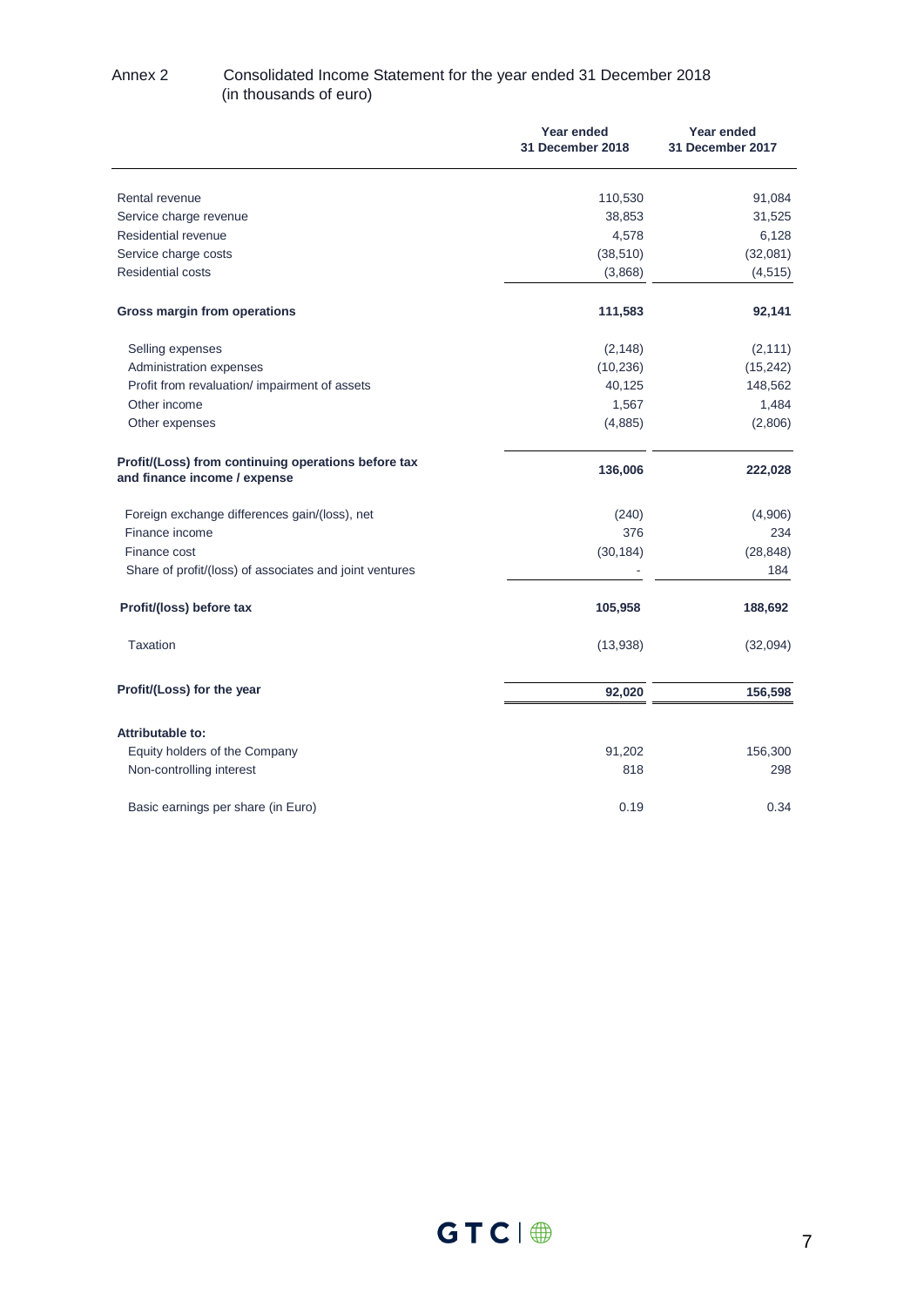#### Annex 3 Consolidated Statement of Cash Flow for the year ended 31 December 2018

(in thousands of euro)

|                                                                                                                | Year ended<br>31 December<br>2018 | Year ended<br>31 December<br>2017 |
|----------------------------------------------------------------------------------------------------------------|-----------------------------------|-----------------------------------|
| <b>CASH FLOWS FROM OPERATING ACTIVITIES:</b>                                                                   |                                   |                                   |
| Profit before tax                                                                                              | 105,958                           | 188,692                           |
| <b>Adjustments for:</b>                                                                                        |                                   |                                   |
| Loss/(profit) from revaluation/impairment of assets and residential projects                                   | (40, 125)                         | (148,562)                         |
| Share of loss / (profit) of associates and joint ventures                                                      |                                   | (184)                             |
| Loss / (profit) on disposal of asset                                                                           |                                   |                                   |
| Foreign exchange differences loss/(gain), net                                                                  | 240                               | 4,906                             |
| Finance income                                                                                                 | (376)                             | (234)                             |
| Finance cost                                                                                                   | 30,184                            | 28,848                            |
| Provision for share based payment loss/(profit)                                                                | (1,211)                           | 3,698                             |
| Depreciation                                                                                                   | 558                               | 529                               |
| Operating cash before working capital changes                                                                  | 95,228                            | 77,693                            |
| Decrease in accounts receivables and prepayments and other current<br>assets                                   | 674                               | 594                               |
| Decrease in residential inventory                                                                              | 3,755                             | 1,737                             |
| Increase in advances received                                                                                  | (2,788)                           | 2,578                             |
| Increase in deposits from tenants                                                                              | 725                               | 1,486                             |
| Increase (decrease) in trade payables                                                                          | (1, 399)                          | 505                               |
| Cash generated from operations                                                                                 | 96,195                            | 84,593                            |
| Tax paid in the period                                                                                         | (7, 897)                          | (3, 915)                          |
| Net cash from operating activities                                                                             | 88,298                            | 80,678                            |
| <b>CASH FLOWS FROM INVESTING ACTIVITIES:</b><br>Expenditure on investment property                             | (112, 462)                        | (155, 204)                        |
| Purchase of completed assets and land                                                                          | (16, 450)                         | (62, 108)                         |
| Decrease in short term deposits                                                                                | 17,944                            |                                   |
| Increase (decrease) in escrow accounts for purchase of assets                                                  | 777                               | (777)                             |
|                                                                                                                | 13,613                            | 4,499                             |
| Sale (including advances) of investment property                                                               | 1,303                             | 10,953                            |
| VAT/tax on purchase/sale of investment property                                                                |                                   | 37,545                            |
| Sale of subsidiary                                                                                             | (37, 846)                         | (15,896)                          |
| Purchase of subsidiary<br>Purchase of non-controlling interest                                                 |                                   | (352)                             |
| Sale of shares in associates                                                                                   | 1                                 | 1,250                             |
| Interest received                                                                                              |                                   |                                   |
| Loans repayments from associates                                                                               | 130                               | 161                               |
| Net cash used in investing activities                                                                          | 1,300                             | 1,625                             |
| <b>CASH FLOWS FROM FINANCING ACTIVITIES</b>                                                                    | (131,690)                         | (178, 304)                        |
| Distribution of dividend                                                                                       | (9, 752)                          | (8,061)                           |
| Proceeds from long-term borrowings                                                                             | 191,224                           | 258,268                           |
| Repayment of long-term borrowings                                                                              | (162, 104)                        | (100,343)                         |
| Interest paid                                                                                                  | (28,093)                          | (26, 241)                         |
| Loans origination payment                                                                                      | (2, 132)                          | (3, 573)                          |
| Loans granted to non-controlling interest                                                                      | (10,036)                          |                                   |
| Decrease/(Increase) in short term deposits                                                                     | (2,276)                           | (24, 831)                         |
| Net cash from /(used) in financing activities                                                                  | (23, 169)                         | 95,219                            |
| Net foreign exchange difference                                                                                | (1,729)                           | 1,341                             |
| Net increase/ (Decrease) in cash and cash equivalents                                                          | (68,290)                          | (1,066)                           |
| Cash and cash equivalents at the beginning of the period<br>Cash and cash equivalents at the end of the period | 148,746<br>80,456                 | 149,812<br>148,746                |

 $GTC \mid \bigoplus$  8